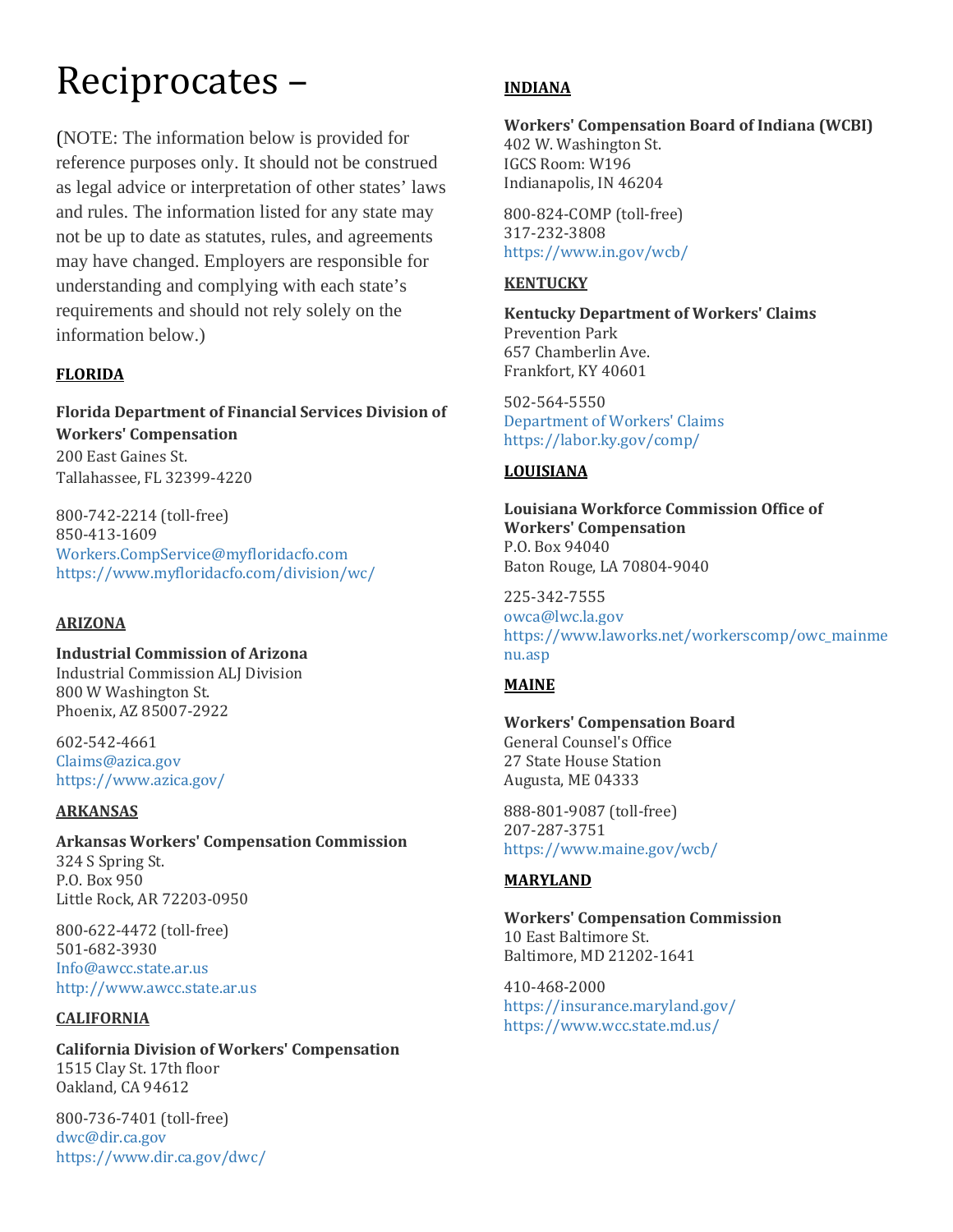## **MINNESOTA**

#### **Minnesota Labor and Industry**

Special Compensation Fund - Insurance verification 443 Lafayette Road St. Paul, MN 64229

800-342-5354 (toll-free) 651-284-5032 [http://www.dli.mn.gov/business/workers](http://www.dli.mn.gov/business/workers-compensation-businesses)[compensation-businesses](http://www.dli.mn.gov/business/workers-compensation-businesses)

#### **MISSISSIPPI**

#### **Mississippi Workers' Compensation Commission** P.O. Box 5300 Jackson, MS 39296-5300

866-473-6922 (toll-free) 601-987-4200 <https://mwcc.ms.gov/>

#### **NEVADA**

**Nevada Division of Industrial Relations Workers' Compensation Section, Employer Compliance Unit** 400 W. King St. #400 Carson City, NV 89703

775-684-7270 <https://dir.nv.gov/WCS/home/>

#### **OKLAHOMA**

**Workers' Compensation Court** 1915 N Stiles Oklahoma, City OK 73105

855-291-3612 (toll-free) 405-522-3222 <https://www.ok.gov/wcc/>

#### **OREGON**

**Workers' Compensation Division** P.O. Box 14480 Salem, OR 97309-0405

503-947-7815 [wcd.employerinfo@oregon.gov](mailto:wcd.employerinfo@oregon.gov)

#### **PENNSYLVANIA**

#### **Bureau of Workers' Compensation** Compliance Section 1171 South Cameron St. Harrisburg, PA 17104-2501

717-783-3567 [ra-li-bwc-helpline@pa.gov](mailto:ra-li-bwc-helpline@pa.gov) <https://www.dli.pa.gov/Businesses/Compensation/>

#### **RHODE ISLAND**

#### **RI Dept. of Labor & Training**

Workers' Comp Unit 1511 Pontiac Ave. P.O. Box 20190 Cranston, RI 02920-0629

401-462-8100 [DLT.WCEdcUnit@dlt.ri.gov](mailto:DLT.WCEdcUnit@dlt.ri.gov) <https://dlt.ri.gov/wc/>

#### **SOUTH DAKOTA**

**Division of Labor and Management** Missouri River Plaza 123 West Missouri Pierre, SD 57501-2291

605-773-3101 [email](http://apps.sd.gov/LDInternet/Template/main.aspx?templateid=25&ID=57) [https://dlr.sd.gov/insurance/workers\\_compensation.as](https://dlr.sd.gov/insurance/workers_compensation.aspx) [px](https://dlr.sd.gov/insurance/workers_compensation.aspx)

#### **TENNESSEE**

#### **Workers' Compensation Division**

Tennessee Department of Labor and Workforce Development 220 French Landing Dr. Nashville, TN 37243-1002

615-532-4812 [wc.info@tn.gov](mailto:wc.info@tn.gov) [https://www.tn.gov/workforce/section/injuries-at](https://www.tn.gov/workforce/section/injuries-at-work)[work](https://www.tn.gov/workforce/section/injuries-at-work)

### **TEXAS**

**Texas Department of Insurance** Division of Workers' Compensation 7551 Metro Center Suite 100 Austin, TX 78744

800-252-3439 Helpline (toll-free) 800-372-7713 Main office (toll-free) 800-252-7031, Option 1 customer service <https://www.tdi.texas.gov/wc/>

#### **UTAH**

**Labor Commission of Utah** Extraterritorial Compliance P.O. Box 146610 Salt Lake City, UT 84114-6610

801-530-6800 [iaccd@utah.gov](mailto:iaccd@utah.gov) [https://laborcommission.utah.gov/divisions/industrial](https://laborcommission.utah.gov/divisions/industrial-accidents/) [-accidents/](https://laborcommission.utah.gov/divisions/industrial-accidents/)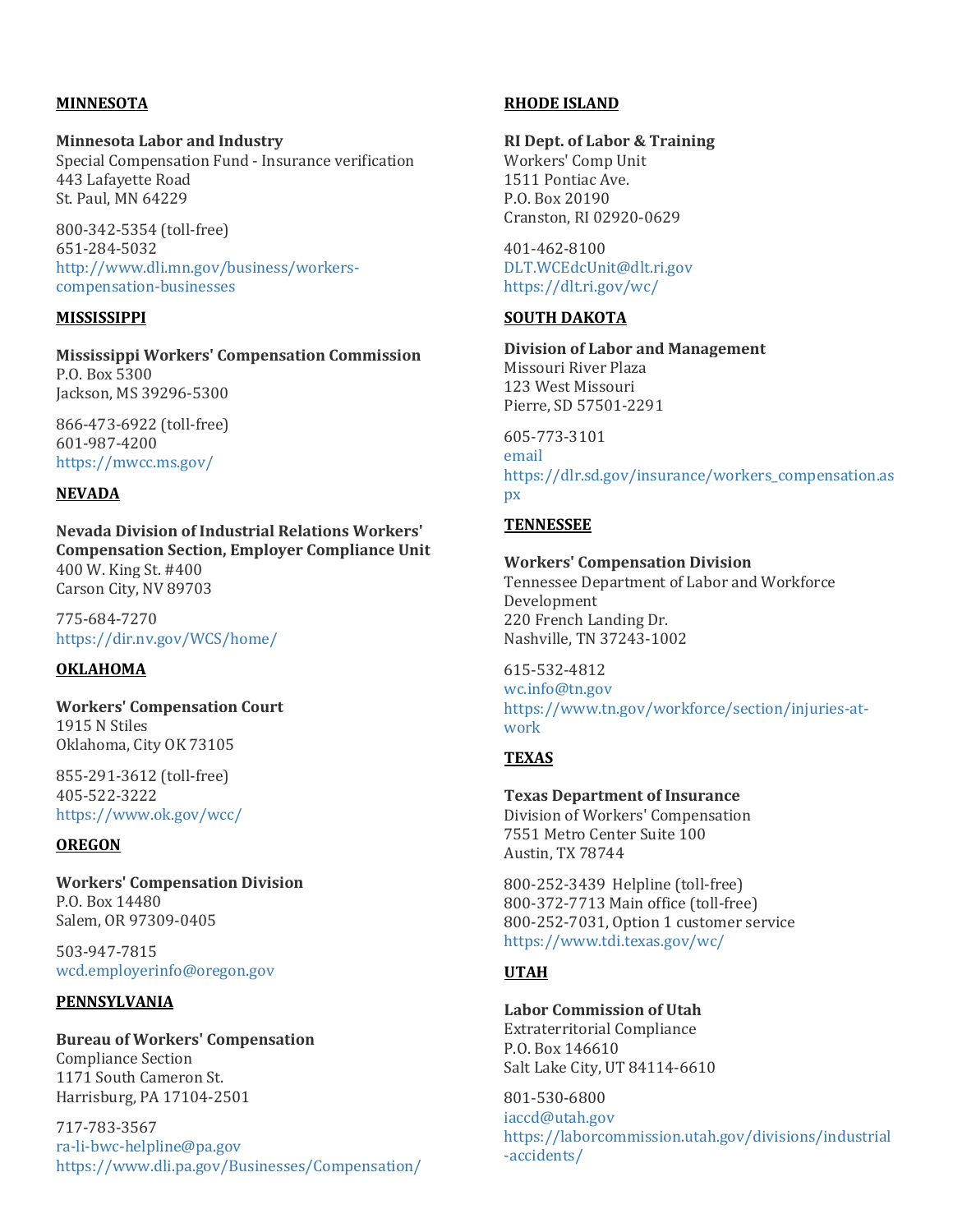### **VERMONT**

**Department of Labor**

Workers' Compensation & Safety Division 5 Green Mountain Dr. PO Box 488 Montpelier, VT 05601-0488

802-828-2286 [Labor.WCComp@vermont.gov](mailto:Labor.WCComp@vermont.gov) [https://labor.vermont.gov/workers'-compensation](https://labor.vermont.gov/workers%E2%80%99-compensation)

## **WYOMING**

**State of Wyoming** Department of Workforce Services The Division of Worker's Compensation 1510 East Pershing Blvd. South Wing Cheyenne, WY 82002

307-777-6763 [http://www.wyomingworkforce.org/businesses/worke](http://www.wyomingworkforce.org/businesses/workerscomp/) [rscomp/](http://www.wyomingworkforce.org/businesses/workerscomp/)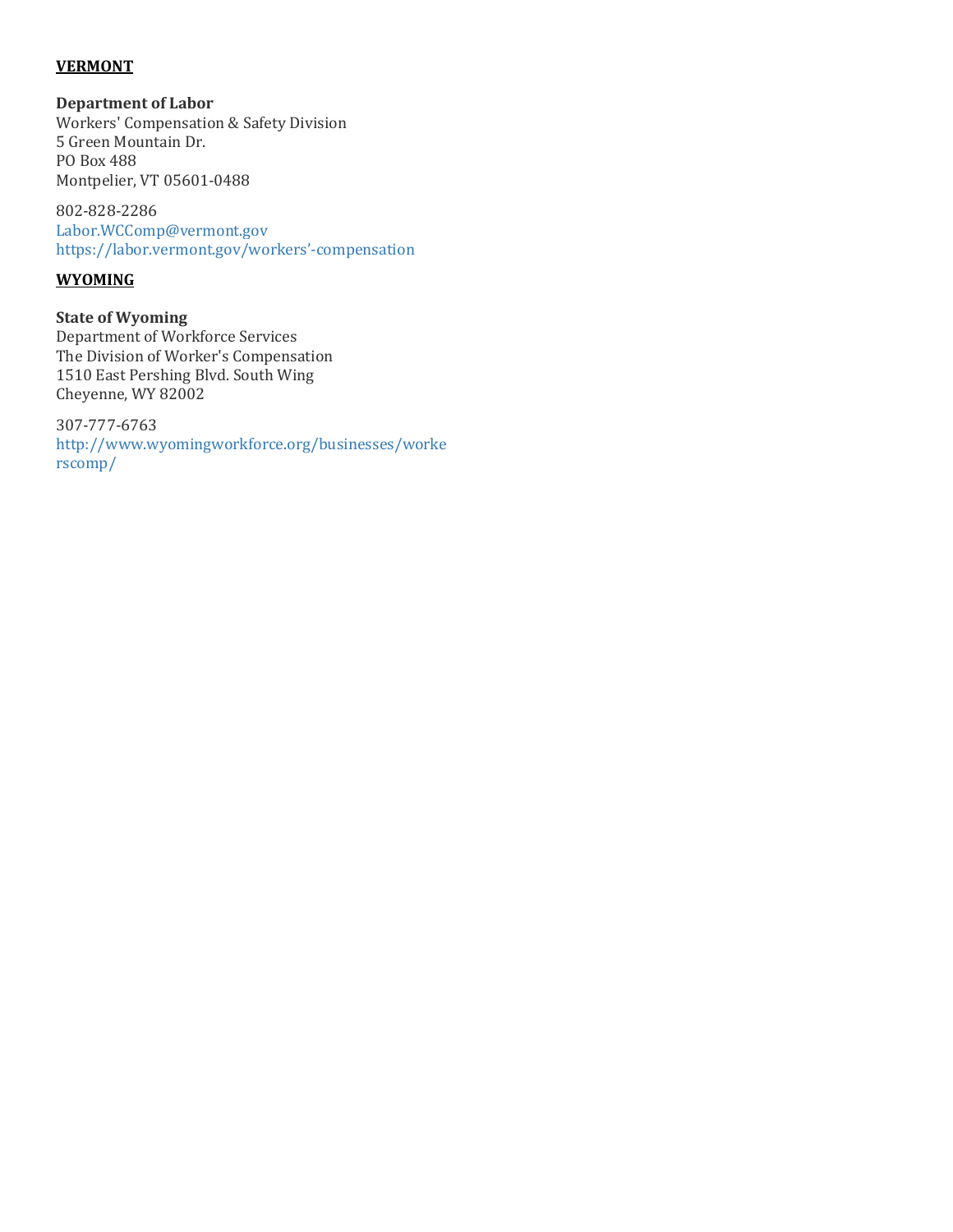# RESTRICTIONS-

(NOTE: The information below is provided for reference purposes only. It should not be construed as legal advice or interpretation of other states' laws and rules. The information listed for any state may not be up to date as statutes, rules, and agreements may have changed. Employers are responsible for understanding and complying with each state's requirements and should not rely solely on the information below.)

# **ALABAMA**

**Alabama Workers' Compensation Division** 649 Monroe St. Montgomery, AL 36131

800-528-5166 (toll-free) 334-242-2868 <https://labor.alabama.gov/wc/>

# **GEORGIA**

**State Board of Workers' Compensation** 270 Peachtree St. NW Atlanta, GA 30303-1299

800-533-0682 (toll-free) 404-651-7839 <https://sbwc.georgia.gov/divisions-offices>

# **IDAHO**

#### **Idaho Industrial Commission** Employer Compliance Department

P.O. Box 83720 Boise, ID 83720-0041

208-334-6060 [suretyrequest@iic.idaho.gov](mailto:suretyrequest@iic.idaho.gov) <https://iic.idaho.gov/>

## **MONTANA**

**Montana Department of Labor & Industry** Employment Relations Division P.O. Box 8011 Helena, MT 59604-8011

406-444-6543 <https://erd.dli.mt.gov/work-comp-regulations/>

## **NORTH DAKOTA**

**Workforce Safety & Insurance** 1600 East Century Ave., Suite 1 P.O. Box 5585 Bismarck, ND 58506

800-777-5033 (toll-free) [ndwsi@nd.gov](mailto:ndwsi@nd.gov) <https://www.workforcesafety.com/>

## **OHIO**

**Bureau of Workers' Compensation** 30 West Spring St., Level 26 Columbus, OH 43215

800-644-6292 (toll-free) <https://www.bwc.ohio.gov/>

## **WASHINGTON**

**Washington State Dept. of Labor & Industries** Employer Services Program Insurance Services Division P.O. Box 44148 Olympia, WA 98504-4148

360-902-4817 <https://www.lni.wa.gov/>

## **WEST VIRGINIA**

**Office of the Insurance Commissioner** Employer Coverage Division P.O. Box 11682 Charleston, WV 25339-1682

304-558-6279, ext. 1202 <https://www.wvinsurance.gov/Workers-Compensation>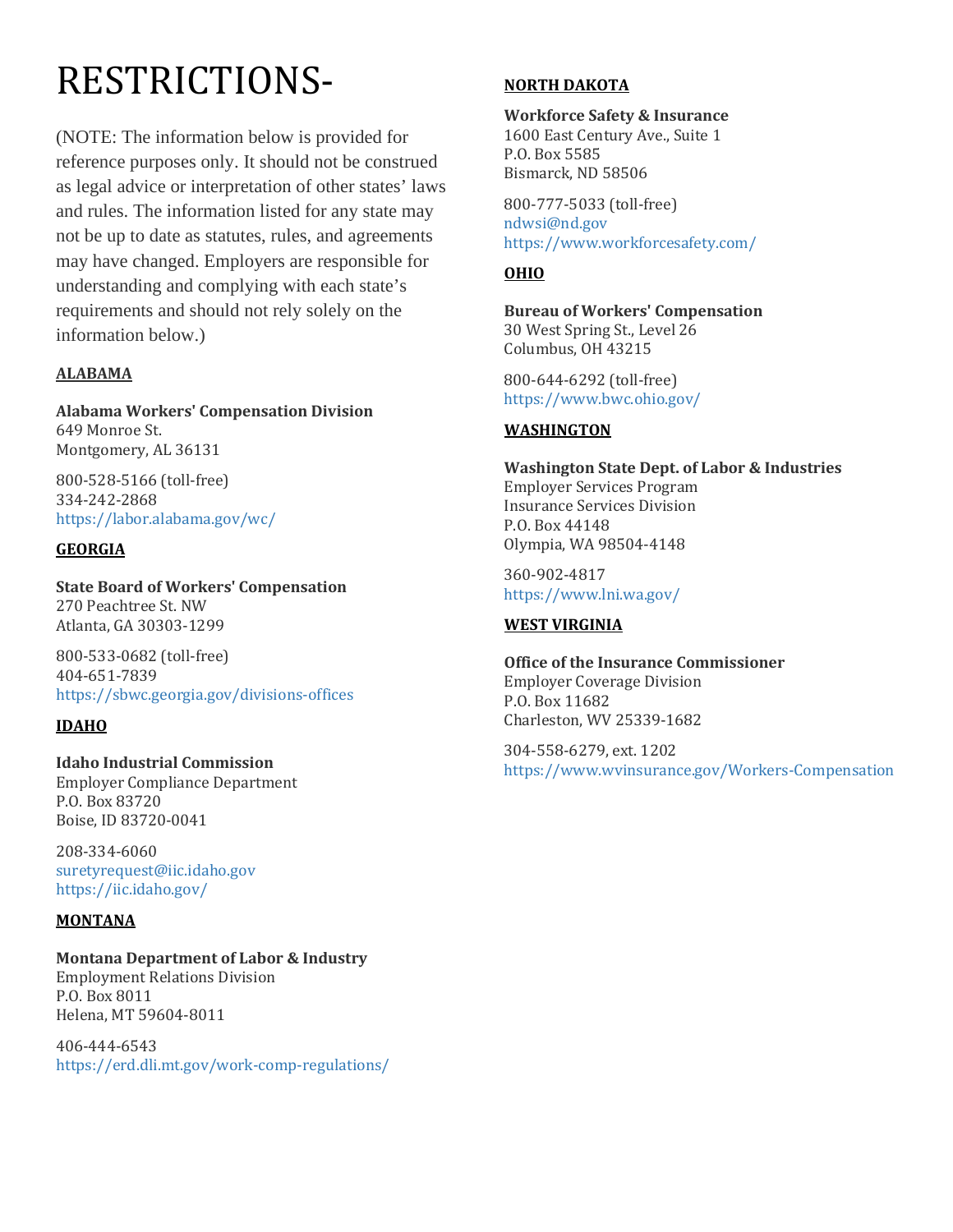# **DOES NOT RECIPROCATE -**

(NOTE: The information below is provided for reference purposes only. It should not be construed as legal advice or interpretation of other states' laws and rules. The information listed for any state may not be up to date as statutes, rules, and agreements may have changed. Employers are responsible for understanding and complying with each state's requirements and should not rely solely on the information below.)

# **ALASKA**

# **Alaska Division of Workers' Compensation**

Workers' Compensation Division 1111 W 8th St., Room 305 Juneau AK 99801

**Mailing:** P.O. Box 115512 Juneau AK 99811-5512

877-783-4980 (toll-free) 907-465-2790 [workerscomp@alaska.gov](mailto:workerscomp@alaska.gov) <https://labor.alaska.gov/wc/>

# **COLORADO**

# **Colorado Division of Workers' Compensation** Insurance Programs

633 17th St., Suite 400 Denver, CO 80202

888-390-7936 (toll-free) 303-318-8700 <https://www.colorado.gov/pacific/cdle/dwc>

## **CONNECTICUT**

#### **Connecticut Workers' Compensation Commission** Capitol Place 21 Oak St., Fourth Floor Hartford, CT 06106

800-223-9675 (toll-free) 860-493-1500 [wcc.chairmansoffice@po.state.ct.us](mailto:wcc.chairmansoffice@po.state.ct.us) <http://wcc.state.ct.us/>

# **DELAWARE**

# **Delaware Department of Labor**

Division of Industrial Affairs Office of Workers' Compensation 4425 North Market St. Wilmington, DE 19802

302-761-8200 [https://labor.delaware.gov/divisions/industrial](https://labor.delaware.gov/divisions/industrial-affairs/workers-comp/)[affairs/workers-comp/](https://labor.delaware.gov/divisions/industrial-affairs/workers-comp/)

# **DISTRICT OF COLUMBIA**

**Office of Workers' Compensation** 64 New York Ave. NE Washington, D.C. 20002

202-671-1000 [does@dc.gov](mailto:does@dc.gov) <https://does.dc.gov/page/workers-compensation-does>

## **HAWAII**

#### **Department of Labor & Industrial Relations** Disability Compensation Division 830 Punchbowl St., Room 209 Honolulu, HI 96813

808-586-9158 <http://labor.hawaii.gov/dcd/wc-links/>

# **ILLINOIS**

**Illinois Workers' Compensation Commission** 100 West Randolph St., Suite 8-200 Chicago, IL 60601

312-814-6611 [wcc.infoquestions@illinois.gov](mailto:wcc.infoquestions@illinois.gov) <https://www2.illinois.gov/sites/iwcc/>

# **IOWA**

**Division of Workers' Compensation** Compliance 1000 East Grand Ave. Des Moines, IA 50319-0209

800-JOB-IOWA (toll-free) 515-281-5387 [IWD.DWC@iwd.iowa.gov](mailto:IWD.DWC@iwd.iowa.gov) <https://www.iowaworkcomp.gov/>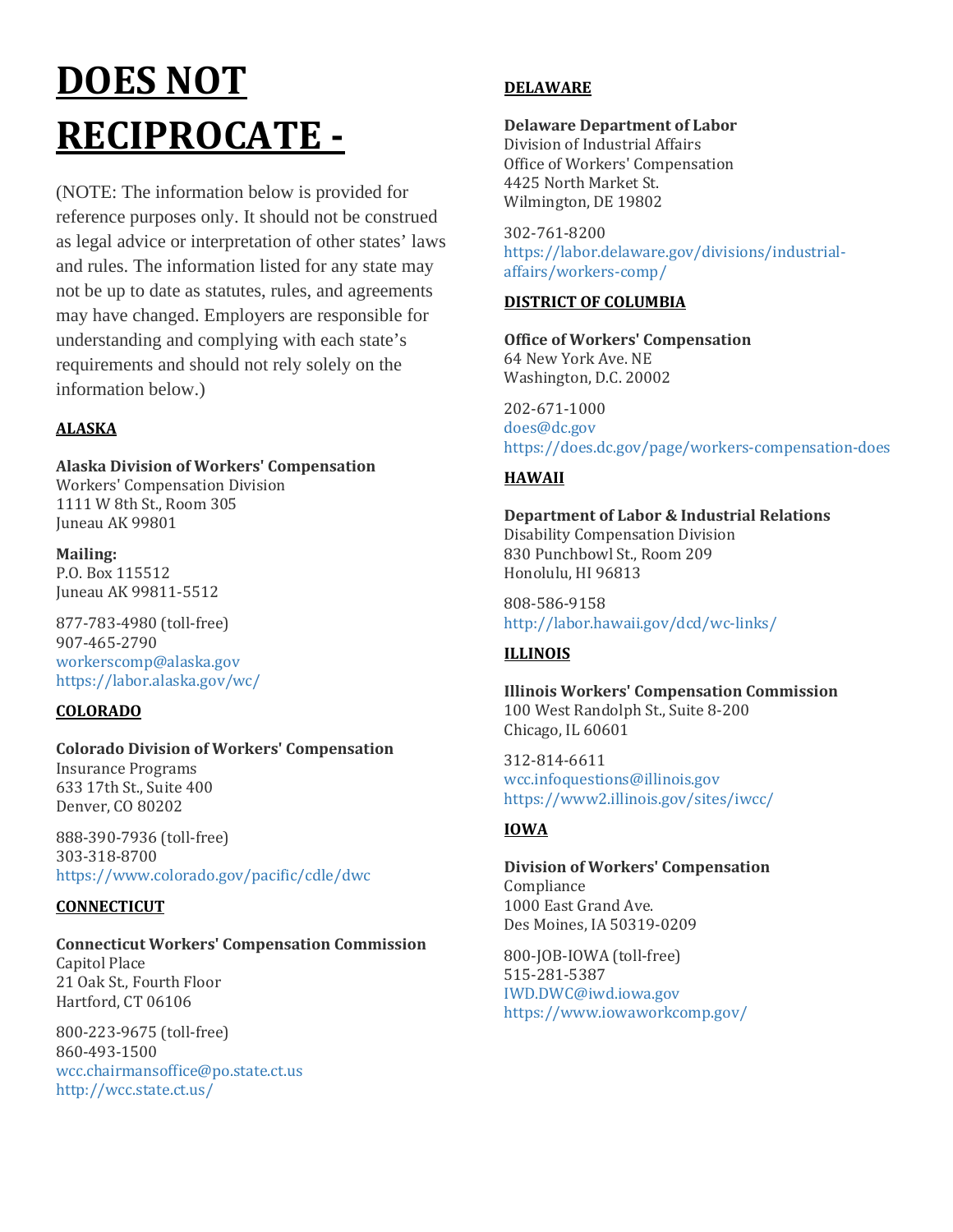## **KANSAS**

## **Kansas Division of Workers' Compensation**

Compliance Section 401 SW Topeka Blvd., Ste. 2 Topeka, KS 66603

785-296-4000 [wc@dol.ks.gov](mailto:wc@dol.ks.gov) <https://www.dol.ks.gov/wc>

## **MASSACHUSETTS**

**Department of Industrial Accidents**

Office of Chief Legal Counsel 1 Congress St., Suite 100 Boston, MA 02114

800-323-3249 (toll-free) 617-727-4900 [Info2@massmail.state.ma.us](mailto:Info2@massmail.state.ma.us) [https://www.mass.gov/orgs/department-of-industrial](https://www.mass.gov/orgs/department-of-industrial-accidents)[accidents](https://www.mass.gov/orgs/department-of-industrial-accidents)

### **MICHIGAN**

**State of Michigan Workers' Compensation Agency** Compliance & Employer Records Division P.O. Box 30016 Lansing, MI 48909

888-396-5041 (toll-free) [wcinfo@michigan.gov](mailto:wcinfo@michigan.gov) <https://www.michigan.gov/wca>

## **MISSOURI**

#### **Division of Workers' Compensation**

Fraud and Noncompliance Unit P.O. Box 1009 Jefferson City, MO 65102-1009

800-775-2667 (toll-free) 573-751-4231 [workerscomp@labor.mo.gov](mailto:workerscomp@labor.mo.gov) <https://labor.mo.gov/dwc>

#### **NEBRASKA**

#### **Nebraska Workers' Compensation** Court Legal Section P.O. Box 98908 Lincoln, NE 68509

800-599-5155 (toll-free) 402-471-6455 <https://www.wcc.ne.gov/>

### **NEW HAMPSHIRE**

#### **State of New Hampshire**

Workers' Compensation Division 95 Pleasant St. Concord, NH 03301

800-272-4353 (toll-free) 603-271-3176 [https://www.nh.gov/labor/workers-comp/index.htm](https://www.nh.gov/labor/workers-comp/)

#### **NEW JERSEY**

**New Jersey Department of Labor & Workforce Development** Division of Workers' Compensation John Fitch Way, 6th floor P.O. Box 381 Trenton, NJ 08625-0381

609-292-2515 [dwc@dol.nj.gov](mailto:dwc@dol.nj.gov) <https://www.nj.gov/labor/wc/>

### **NEW MEXICO**

**Workers' Compensation Administration** P.O. Box 27198 Albuquerque, NM 87125

505-841-6000 <https://workerscomp.nm.gov/>

## **NEW YORK**

**Workers' Compensation Board of NYS** 328 State St. Schenectady, NY 12305

877-632-4996 (toll-free) [general\\_information@wcb.ny.gov](mailto:general_information@wcb.ny.gov) <http://www.wcb.ny.gov/>

## **NORTH CAROLINA**

**Industrial Commission** Dobbs Building Sixth Floor 430 N Salisbury St. Raleigh, NC 27611

800-688-8349 (toll-free) 919-807-2501 [infospec@ic.nc.gov](mailto:infospec@ic.nc.gov) <http://www.ic.nc.gov/>

#### **SOUTH CAROLINA**

**South Carolina Workers' Compensation Commission** P.O. Box 1715 Columbia, SC 29202-1715

803-737-5700 [https://wcc.sc.gov](https://wcc.sc.gov/)